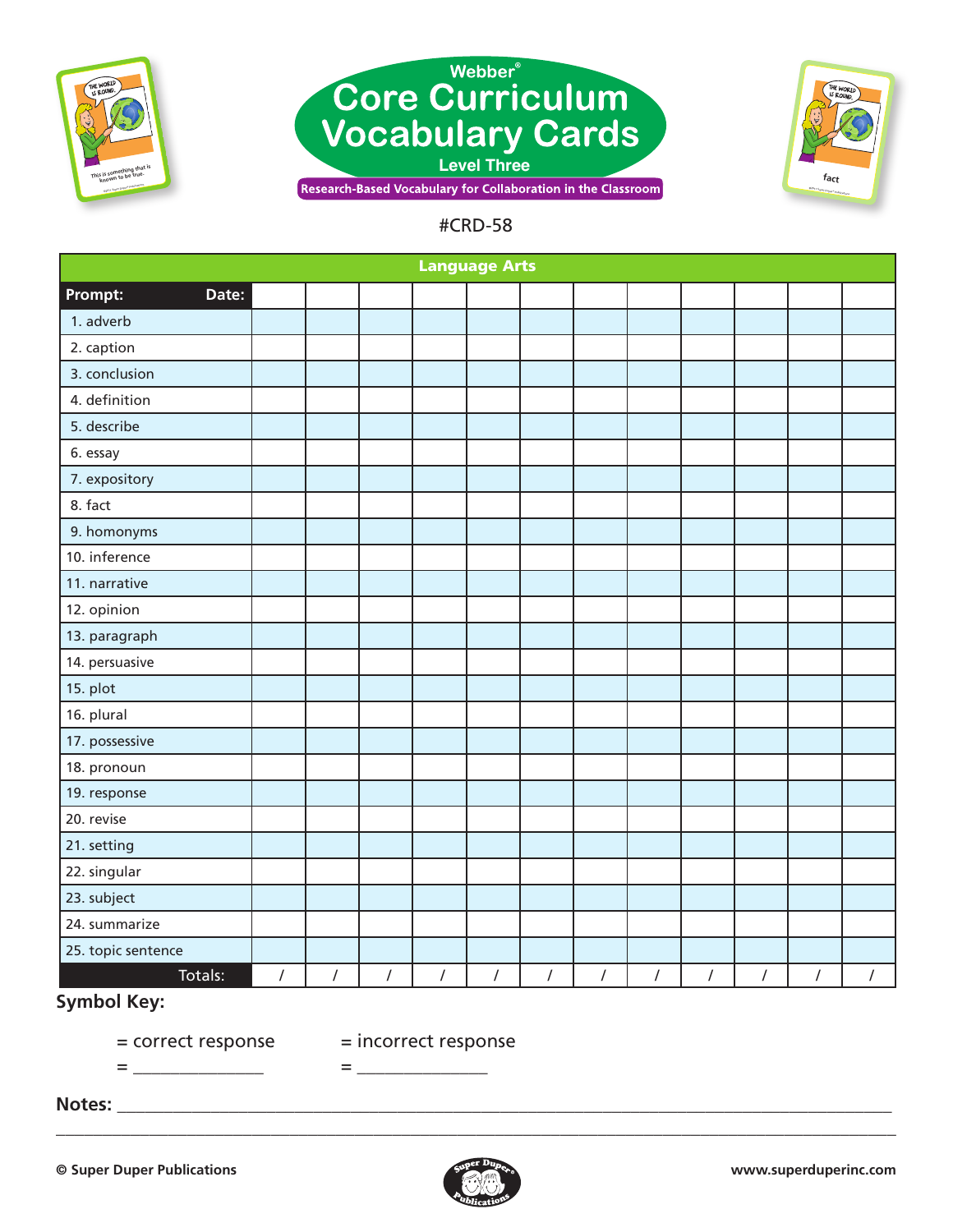





| <b>Math</b>       |                |            |                |            |                |            |            |                |            |                |            |                |
|-------------------|----------------|------------|----------------|------------|----------------|------------|------------|----------------|------------|----------------|------------|----------------|
| Prompt:<br>Date:  |                |            |                |            |                |            |            |                |            |                |            |                |
| 1. angle          |                |            |                |            |                |            |            |                |            |                |            |                |
| 2. base           |                |            |                |            |                |            |            |                |            |                |            |                |
| 3. check          |                |            |                |            |                |            |            |                |            |                |            |                |
| 4. circumference  |                |            |                |            |                |            |            |                |            |                |            |                |
| 5. denominator    |                |            |                |            |                |            |            |                |            |                |            |                |
| 6. depth          |                |            |                |            |                |            |            |                |            |                |            |                |
| 7. diameter       |                |            |                |            |                |            |            |                |            |                |            |                |
| 8. edge           |                |            |                |            |                |            |            |                |            |                |            |                |
| 9. elapsed time   |                |            |                |            |                |            |            |                |            |                |            |                |
| 10. face          |                |            |                |            |                |            |            |                |            |                |            |                |
| 11. factor        |                |            |                |            |                |            |            |                |            |                |            |                |
| 12. intersect     |                |            |                |            |                |            |            |                |            |                |            |                |
| 13. length        |                |            |                |            |                |            |            |                |            |                |            |                |
| 14. numerator     |                |            |                |            |                |            |            |                |            |                |            |                |
| 15. ordered pair  |                |            |                |            |                |            |            |                |            |                |            |                |
| 16. parallel      |                |            |                |            |                |            |            |                |            |                |            |                |
| 17. parallelogram |                |            |                |            |                |            |            |                |            |                |            |                |
| 18. perpendicular |                |            |                |            |                |            |            |                |            |                |            |                |
| 19. polygon       |                |            |                |            |                |            |            |                |            |                |            |                |
| 20. probability   |                |            |                |            |                |            |            |                |            |                |            |                |
| 21. remainder     |                |            |                |            |                |            |            |                |            |                |            |                |
| 22. solution      |                |            |                |            |                |            |            |                |            |                |            |                |
| 23. strategy      |                |            |                |            |                |            |            |                |            |                |            |                |
| 24. vertex        |                |            |                |            |                |            |            |                |            |                |            |                |
| 25. width         |                |            |                |            |                |            |            |                |            |                |            |                |
| Totals:           | $\overline{1}$ | $\sqrt{ }$ | $\overline{I}$ | $\sqrt{2}$ | $\overline{1}$ | $\sqrt{ }$ | $\sqrt{ }$ | $\overline{1}$ | $\sqrt{2}$ | $\overline{I}$ | $\sqrt{ }$ | $\overline{I}$ |

# **Symbol Key:**

= \_\_\_\_\_\_\_\_\_\_\_\_\_\_ = \_\_\_\_\_\_\_\_\_\_\_\_\_\_

= correct response = incorrect response

**Notes:** \_\_\_\_\_\_\_\_\_\_\_\_\_\_\_\_\_\_\_\_\_\_\_\_\_\_\_\_\_\_\_\_\_\_\_\_\_\_\_\_\_\_\_\_\_\_\_\_\_\_\_\_\_\_\_\_\_\_\_\_\_\_\_\_\_\_\_\_\_\_\_\_\_\_\_\_\_\_\_\_\_\_\_

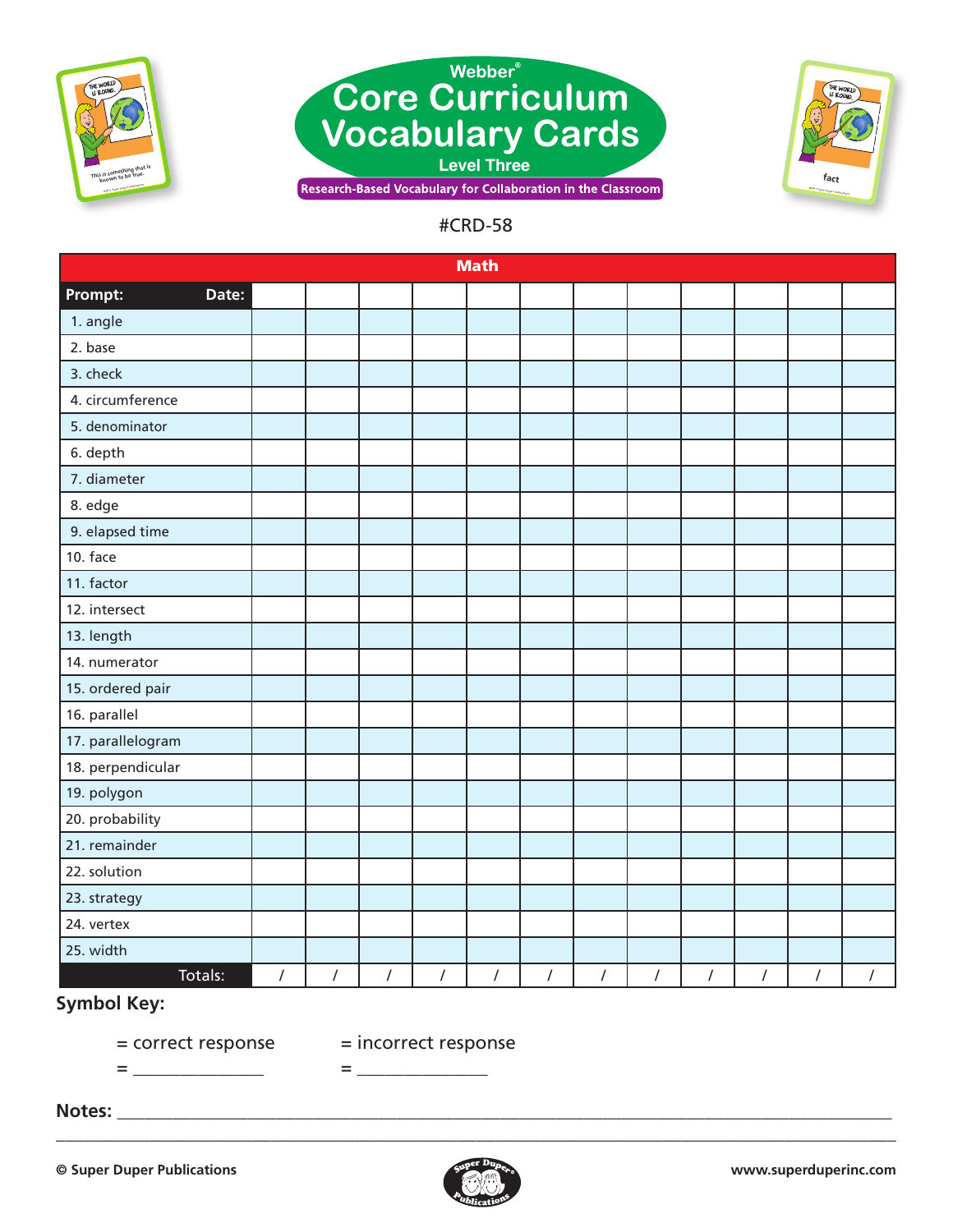





|                        | <b>Science</b> |            |            |            |                |                |            |                |            |            |            |                |
|------------------------|----------------|------------|------------|------------|----------------|----------------|------------|----------------|------------|------------|------------|----------------|
| Prompt:<br>Date:       |                |            |            |            |                |                |            |                |            |            |            |                |
| 1. attraction          |                |            |            |            |                |                |            |                |            |            |            |                |
| 2. battery             |                |            |            |            |                |                |            |                |            |            |            |                |
| 3. circuit             |                |            |            |            |                |                |            |                |            |            |            |                |
| 4. conclusion          |                |            |            |            |                |                |            |                |            |            |            |                |
| 5. conductor           |                |            |            |            |                |                |            |                |            |            |            |                |
| 6. conversation        |                |            |            |            |                |                |            |                |            |            |            |                |
| 7. disease             |                |            |            |            |                |                |            |                |            |            |            |                |
| 8. electrical current  |                |            |            |            |                |                |            |                |            |            |            |                |
| 9. electricity         |                |            |            |            |                |                |            |                |            |            |            |                |
| 10. endangered species |                |            |            |            |                |                |            |                |            |            |            |                |
| 11. extinction         |                |            |            |            |                |                |            |                |            |            |            |                |
| 12. geology            |                |            |            |            |                |                |            |                |            |            |            |                |
| 13. habits             |                |            |            |            |                |                |            |                |            |            |            |                |
| 14. health             |                |            |            |            |                |                |            |                |            |            |            |                |
| 15. hygiene            |                |            |            |            |                |                |            |                |            |            |            |                |
| 16. insulation         |                |            |            |            |                |                |            |                |            |            |            |                |
| 17. invention          |                |            |            |            |                |                |            |                |            |            |            |                |
| 18. nutrition          |                |            |            |            |                |                |            |                |            |            |            |                |
| 19. observe            |                |            |            |            |                |                |            |                |            |            |            |                |
| 20. planet             |                |            |            |            |                |                |            |                |            |            |            |                |
| 21. problem            |                |            |            |            |                |                |            |                |            |            |            |                |
| 22. reflection         |                |            |            |            |                |                |            |                |            |            |            |                |
| 23. repel              |                |            |            |            |                |                |            |                |            |            |            |                |
| 24. species            |                |            |            |            |                |                |            |                |            |            |            |                |
| 25. wellness           |                |            |            |            |                |                |            |                |            |            |            |                |
| Totals:                | $\sqrt{2}$     | $\sqrt{ }$ | $\sqrt{ }$ | $\sqrt{ }$ | $\overline{1}$ | $\overline{I}$ | $\sqrt{ }$ | $\overline{1}$ | $\sqrt{ }$ | $\sqrt{ }$ | $\sqrt{ }$ | $\overline{1}$ |

# **Symbol Key:**

= \_\_\_\_\_\_\_\_\_\_\_\_\_\_ = \_\_\_\_\_\_\_\_\_\_\_\_\_\_

 $=$  correct response  $=$  incorrect response

**Notes:** \_\_\_\_\_\_\_\_\_\_\_\_\_\_\_\_\_\_\_\_\_\_\_\_\_\_\_\_\_\_\_\_\_\_\_\_\_\_\_\_\_\_\_\_\_\_\_\_\_\_\_\_\_\_\_\_\_\_\_\_\_\_\_\_\_\_\_\_\_\_\_\_\_\_\_\_\_\_\_\_\_\_\_

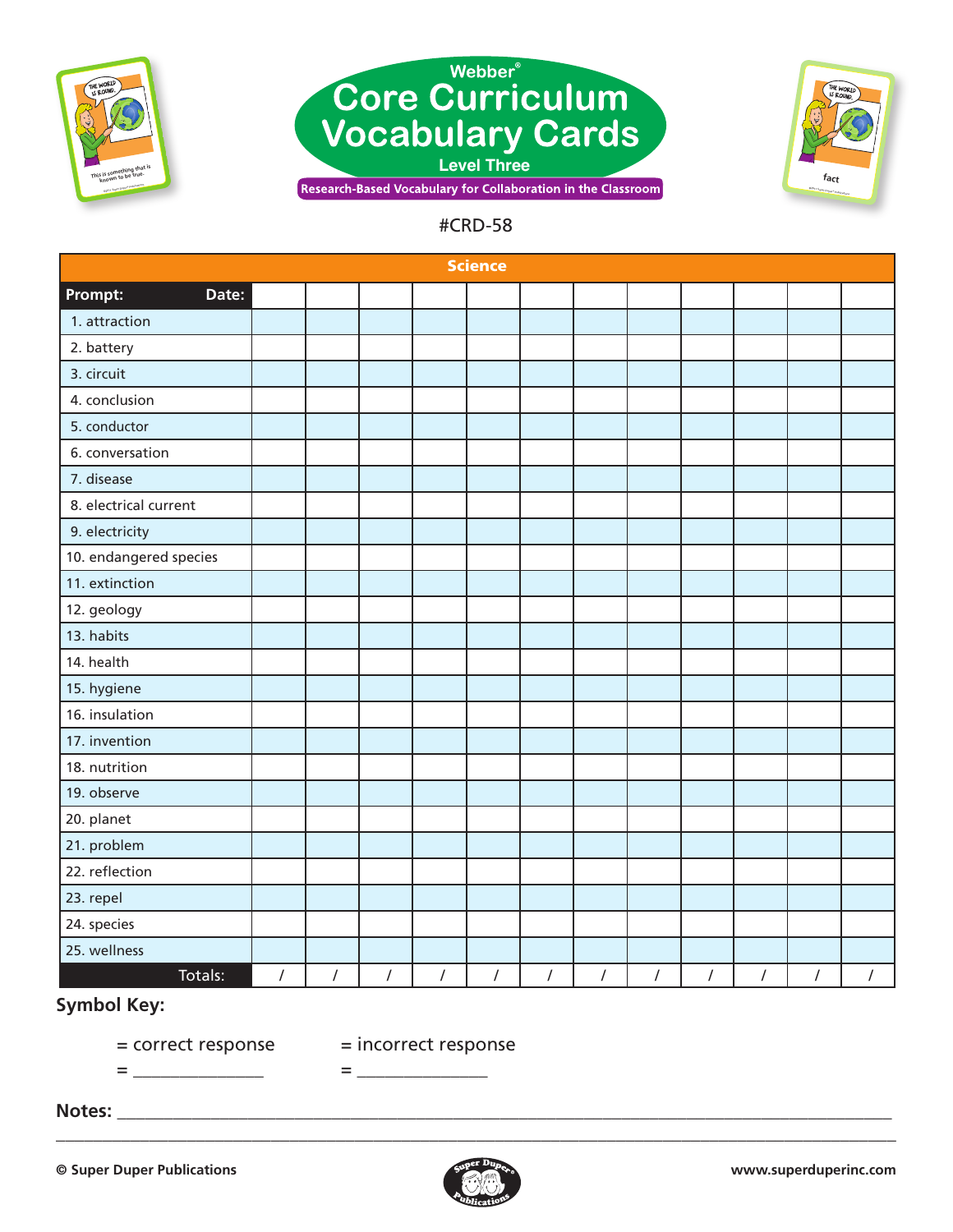





| <b>Social Studies</b> |            |                |            |            |            |                |            |                |                |                |            |            |
|-----------------------|------------|----------------|------------|------------|------------|----------------|------------|----------------|----------------|----------------|------------|------------|
| Prompt:<br>Date:      |            |                |            |            |            |                |            |                |                |                |            |            |
| 1. agriculture        |            |                |            |            |            |                |            |                |                |                |            |            |
| 2. atlas              |            |                |            |            |            |                |            |                |                |                |            |            |
| 3. boundary           |            |                |            |            |            |                |            |                |                |                |            |            |
| 4. choices            |            |                |            |            |            |                |            |                |                |                |            |            |
| 5. constitution       |            |                |            |            |            |                |            |                |                |                |            |            |
| 6. economy            |            |                |            |            |            |                |            |                |                |                |            |            |
| 7. equator            |            |                |            |            |            |                |            |                |                |                |            |            |
| 8. hemisphere         |            |                |            |            |            |                |            |                |                |                |            |            |
| 9. immigrant          |            |                |            |            |            |                |            |                |                |                |            |            |
| 10. industry          |            |                |            |            |            |                |            |                |                |                |            |            |
| 11. labor             |            |                |            |            |            |                |            |                |                |                |            |            |
| 12. latitude          |            |                |            |            |            |                |            |                |                |                |            |            |
| 13. local             |            |                |            |            |            |                |            |                |                |                |            |            |
| 14. longitude         |            |                |            |            |            |                |            |                |                |                |            |            |
| 15. majority          |            |                |            |            |            |                |            |                |                |                |            |            |
| 16. minority          |            |                |            |            |            |                |            |                |                |                |            |            |
| 17. nation            |            |                |            |            |            |                |            |                |                |                |            |            |
| 18. population        |            |                |            |            |            |                |            |                |                |                |            |            |
| 19. production        |            |                |            |            |            |                |            |                |                |                |            |            |
| 20. product           |            |                |            |            |            |                |            |                |                |                |            |            |
| 21. profit            |            |                |            |            |            |                |            |                |                |                |            |            |
| 22. quantity          |            |                |            |            |            |                |            |                |                |                |            |            |
| 23. rights            |            |                |            |            |            |                |            |                |                |                |            |            |
| 24. salary            |            |                |            |            |            |                |            |                |                |                |            |            |
| 25. wage              |            |                |            |            |            |                |            |                |                |                |            |            |
| Totals:               | $\sqrt{ }$ | $\overline{I}$ | $\sqrt{ }$ | $\sqrt{ }$ | $\sqrt{ }$ | $\overline{I}$ | $\sqrt{ }$ | $\overline{1}$ | $\overline{1}$ | $\overline{I}$ | $\sqrt{ }$ | $\sqrt{ }$ |

# **Symbol Key:**

= correct response = incorrect response

= \_\_\_\_\_\_\_\_\_\_\_\_\_\_ = \_\_\_\_\_\_\_\_\_\_\_\_\_\_

**Notes:** \_\_\_\_\_\_\_\_\_\_\_\_\_\_\_\_\_\_\_\_\_\_\_\_\_\_\_\_\_\_\_\_\_\_\_\_\_\_\_\_\_\_\_\_\_\_\_\_\_\_\_\_\_\_\_\_\_\_\_\_\_\_\_\_\_\_\_\_\_\_\_\_\_\_\_\_\_\_\_\_\_\_\_